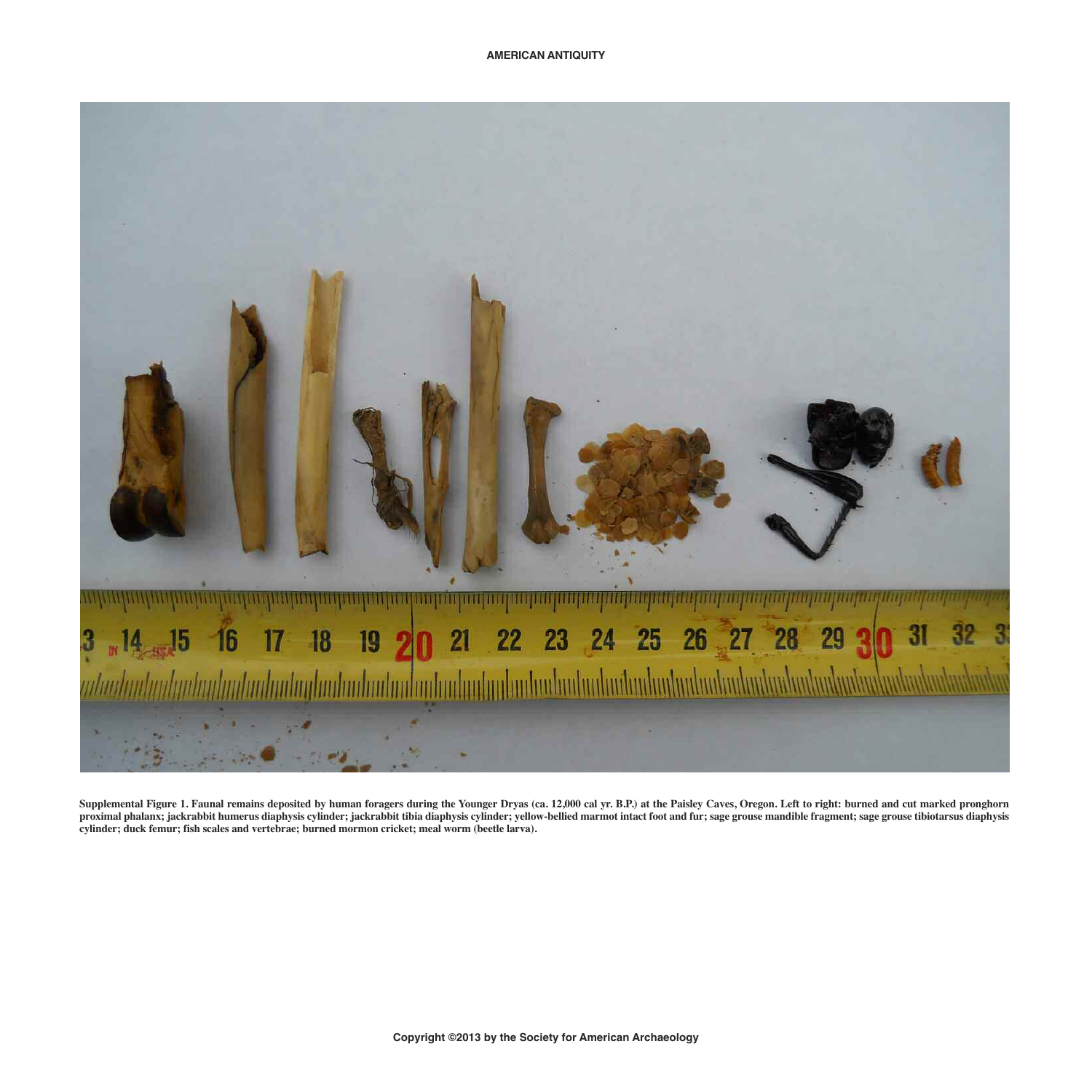

Supplemental Figure 2. Top row: jackrabbit humerus, tibia, and femur diaphysis cylinders. Bottom row: proximal and distal ends of humeri, femora, and tibiae discarded alongside the diaphysis cylinders **after they were snapped off the long bones to extract marrow.**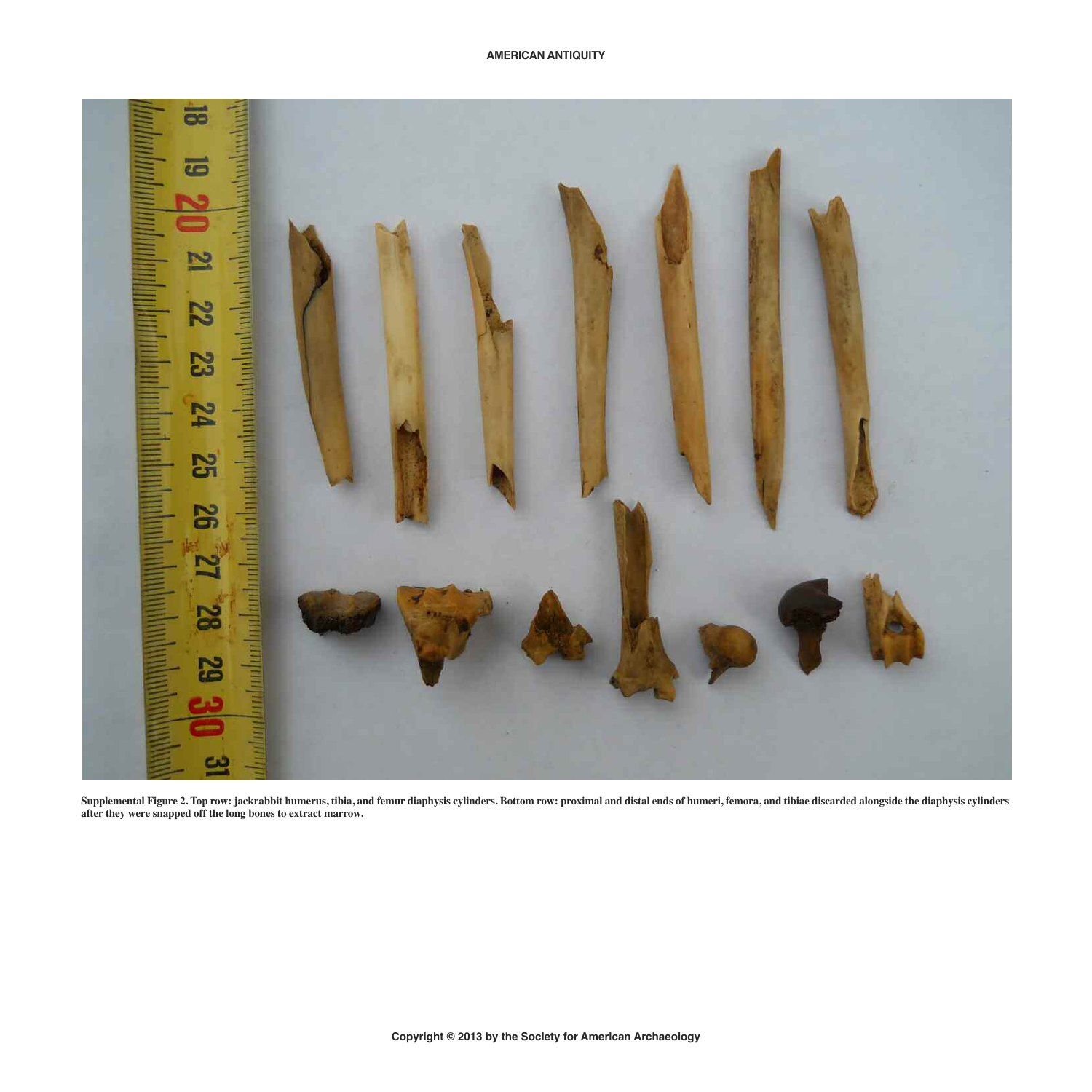

Supplemental Figure 3. Experimental cut marks made with a retouched obsidian flake; note multiple, parallel, straight incisions, as well as "Y" or "braided" structures.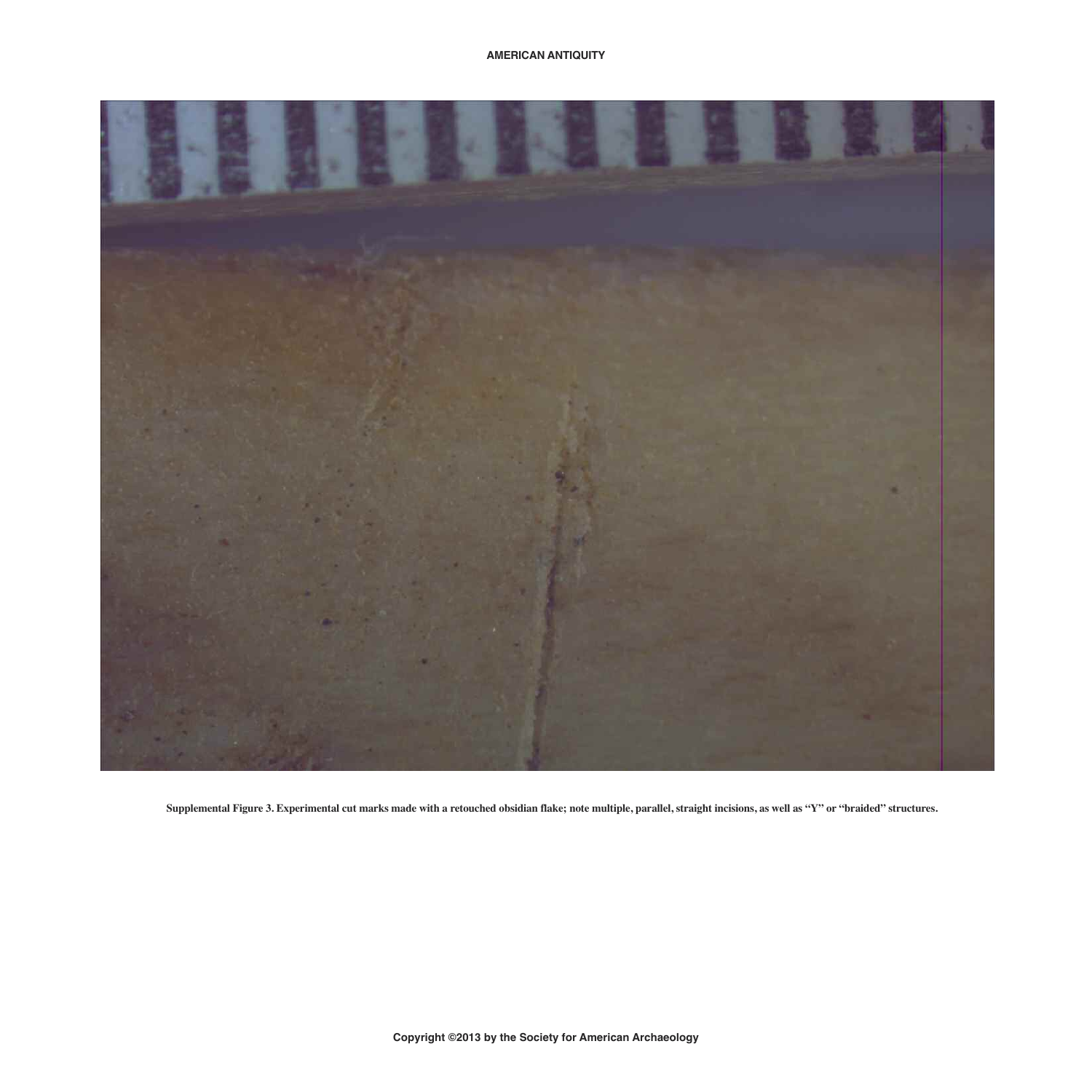

Supplemental Figure 4. Experimental cut marks made with an unretouched chert flake with outer cortex present. The incision measures about 1cm in length.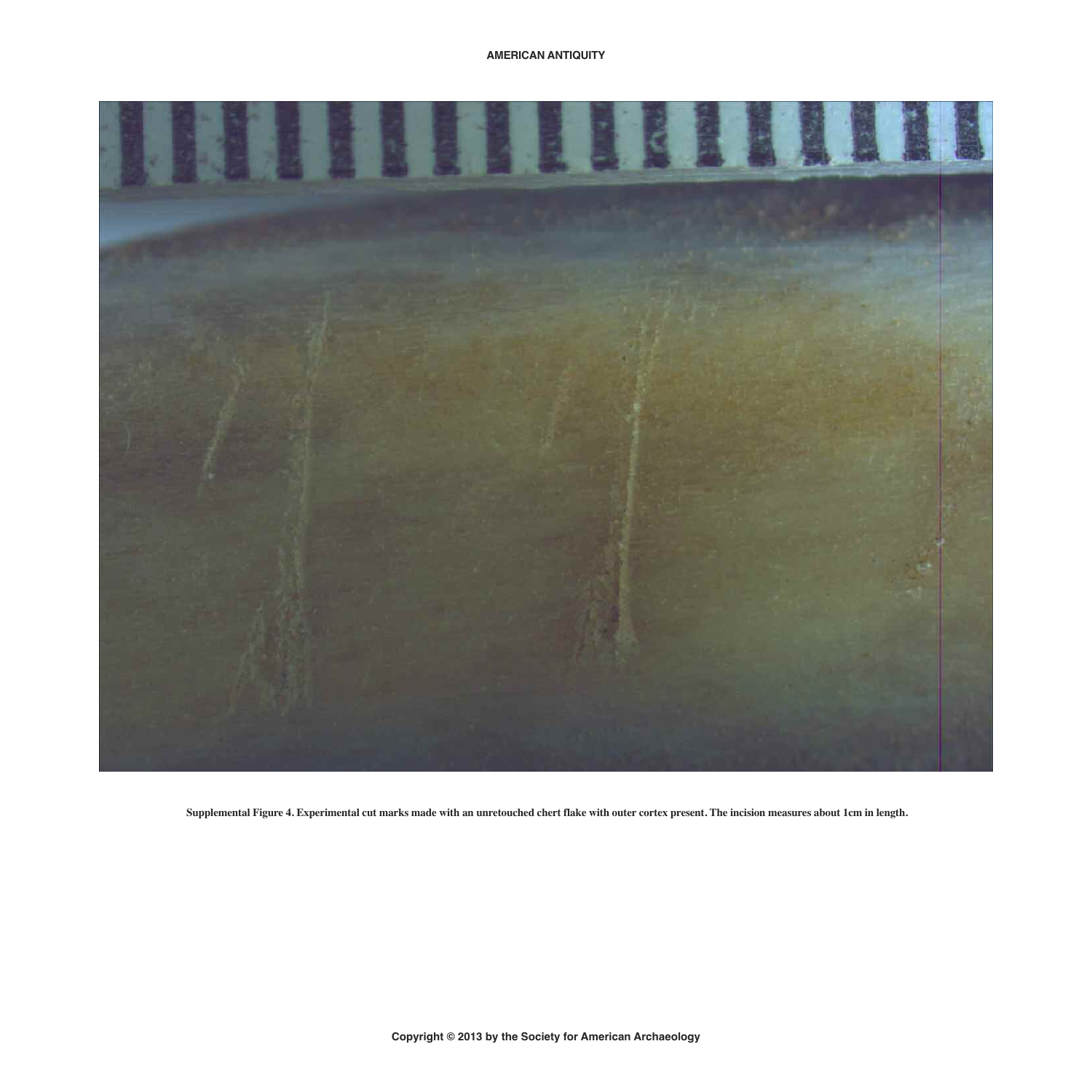

Supplemental Figure 5. Experimental cut marks made with an unretouched simple chert flake without outer cortex. The incision measures about 1 cm in length.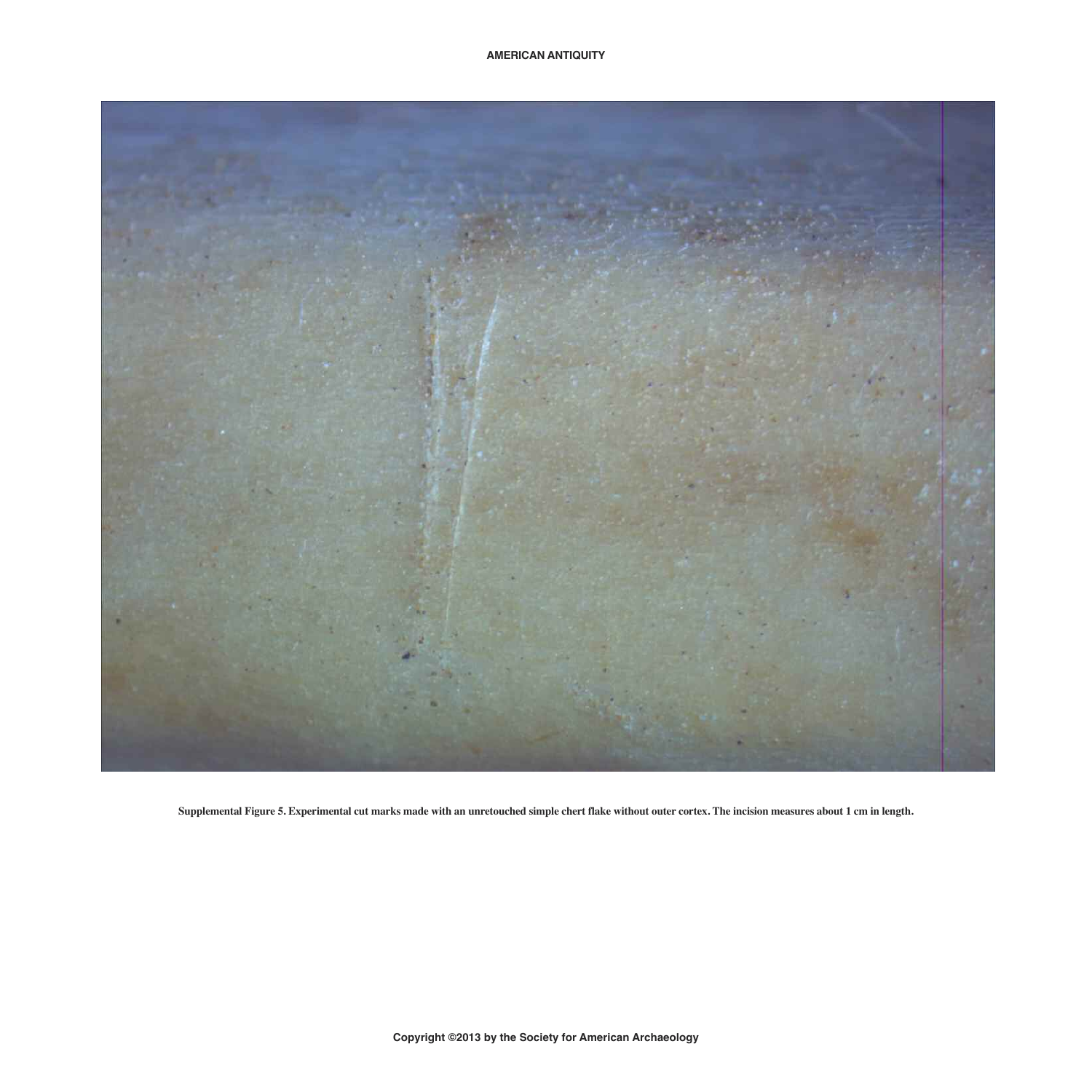

Supplemental Figure 6. Experimental cut marks made with an unretouched basalt flake; note multiple, relatively wide incisions that end in blunter points due to the greater thickness of the cutting edge of basalt as a raw material in comparison to obsidian or chert. The incision measures about 1cm in length.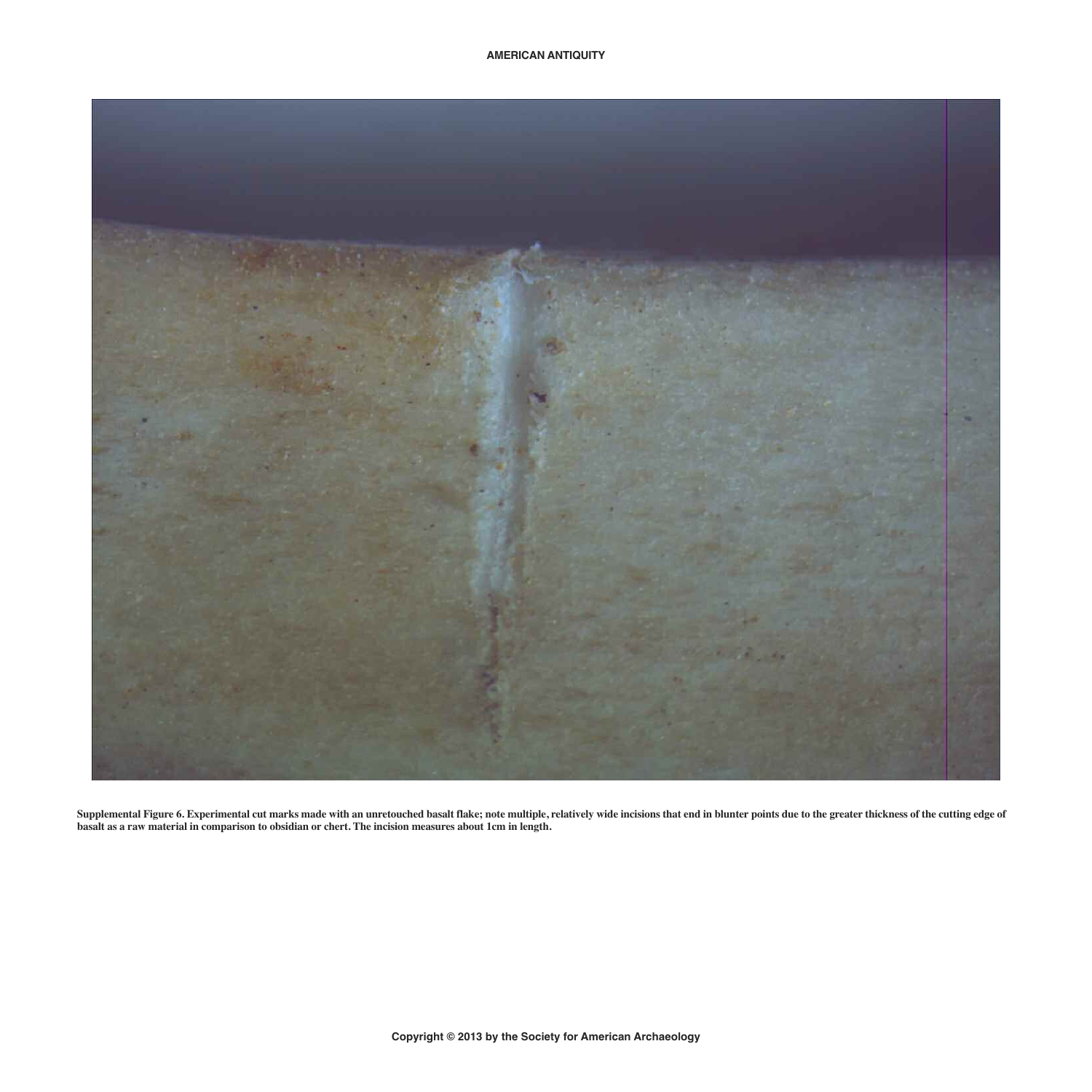

Supplemental Figure 7. Mountain sheep mandible with isolated incisions (between the two black dots). The sample taken for radiocarbon dating is visible along the base of the mandible below the incisions. Rodent gnawing is visible along the base of the mandible below the incisions. The mandible has been directly dated to 14,236-14,933 cal yr. B.P. (12,380 14C yr. B.P.) (Specimen number PC-5/5D-30-8).